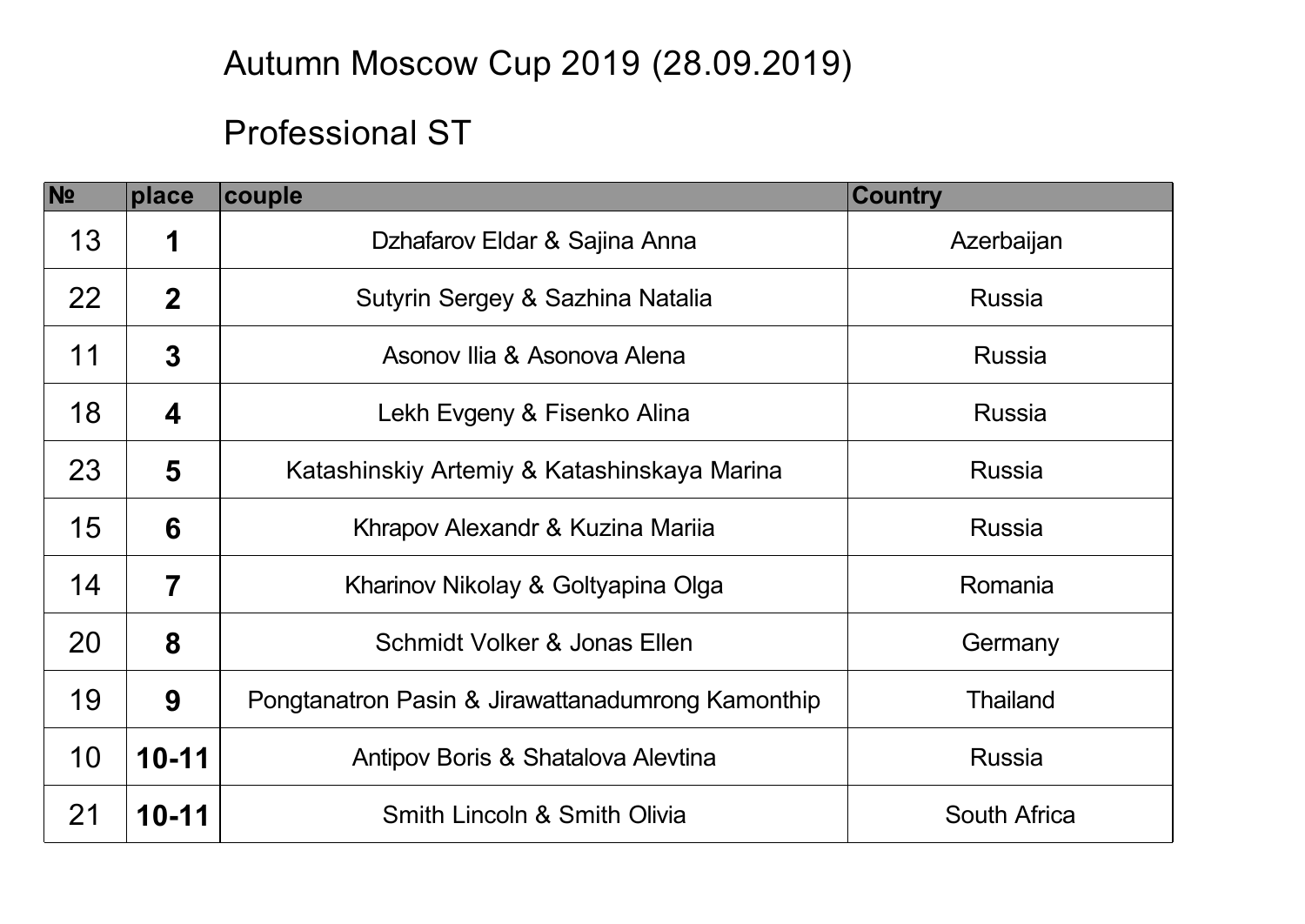| competition:  | Autumn Moscow Cup 2019 |                      |                     |
|---------------|------------------------|----------------------|---------------------|
| date:         | 29.09.2019             |                      |                     |
| place:        | CSKA, Igrovoy          |                      |                     |
| category:     | Professional ST        |                      |                     |
| adjudicators: | 1. Caterina Arzenton   | 6. Kudinov Oleg      | 11. Olga Faraponova |
|               | 2. Christofer Short    | 7. Marcus Hilton MBE | 12. Roman Mirkin    |
|               | 3. Eka Archaia         | 8. Maxim Bulanii     | 13. Simona Fancello |
|               | 4. Galtseva Maria      | 9. Maxim Kondratiev  | 14. Warren Boys     |
|               | 5. Klyushin Nikolai    | 10. Mikheev Sergey   | 15. Zaharin Alexey  |
|               | ________               |                      |                     |

## Semifinal

|    |                                                    |           |      | ١٨                                                                                                                   |  |  |  |  |  |  |  |  |  |  |  |  |  |  |  |  |  |
|----|----------------------------------------------------|-----------|------|----------------------------------------------------------------------------------------------------------------------|--|--|--|--|--|--|--|--|--|--|--|--|--|--|--|--|--|
|    | Couple                                             | place     | summ | <u>1234567890123456789012345612345678901234561234561234567890123456128345678901234567890123456128901234561234561</u> |  |  |  |  |  |  |  |  |  |  |  |  |  |  |  |  |  |
|    | Dzhafarov Eldar-Sajina Anna                        |           |      |                                                                                                                      |  |  |  |  |  |  |  |  |  |  |  |  |  |  |  |  |  |
|    | Lekh Evgeny-Fisenko Alina                          | $2 - 3$   | 70   |                                                                                                                      |  |  |  |  |  |  |  |  |  |  |  |  |  |  |  |  |  |
|    | Sutyrin Sergey-Sazhina Natalia                     | $2 - 3$   | 70   |                                                                                                                      |  |  |  |  |  |  |  |  |  |  |  |  |  |  |  |  |  |
| 23 | Katashinskiy Artemiy-Katashinskaya Marina          |           |      |                                                                                                                      |  |  |  |  |  |  |  |  |  |  |  |  |  |  |  |  |  |
|    | Asonov Ilia-Asonova Alena                          |           | 67   |                                                                                                                      |  |  |  |  |  |  |  |  |  |  |  |  |  |  |  |  |  |
|    | Khrapov Alexandr-Kuzina Mariia                     |           |      |                                                                                                                      |  |  |  |  |  |  |  |  |  |  |  |  |  |  |  |  |  |
|    |                                                    |           |      |                                                                                                                      |  |  |  |  |  |  |  |  |  |  |  |  |  |  |  |  |  |
|    | Kharinov Nikolay-Goltyapina Olga                   |           | 40   |                                                                                                                      |  |  |  |  |  |  |  |  |  |  |  |  |  |  |  |  |  |
|    | Schmidt Volker-Jonas Ellen                         |           |      |                                                                                                                      |  |  |  |  |  |  |  |  |  |  |  |  |  |  |  |  |  |
|    | 19 Pongtanatron Pasin-Jirawattanadumrong Kamonthip |           |      |                                                                                                                      |  |  |  |  |  |  |  |  |  |  |  |  |  |  |  |  |  |
|    | Antipov Boris-Shatalova Alevtina                   | $10 - 11$ |      |                                                                                                                      |  |  |  |  |  |  |  |  |  |  |  |  |  |  |  |  |  |
|    | Smith Lincoln-Smith Olivia                         | $10 - 11$ |      |                                                                                                                      |  |  |  |  |  |  |  |  |  |  |  |  |  |  |  |  |  |

- Chairman: Rudkovskaya Victoria
- Vice-Chairman: Afanasieva Svetlana Eka Mxim Simona Viennese VArchaia Bulanii Fcello Waltz

Organizer: Ryupin Sergey Alexey Zaaring Q Nikolai Alexey Zaaring Q Nikolai Alexey Sergey Sergey Sergey Sergey S

Scrutineer: Suchkov Vladimir Samba Suchkov Vladimir Samba Sucha Sucha Sucha Sucha Sucha Suchkov Vladimir Such